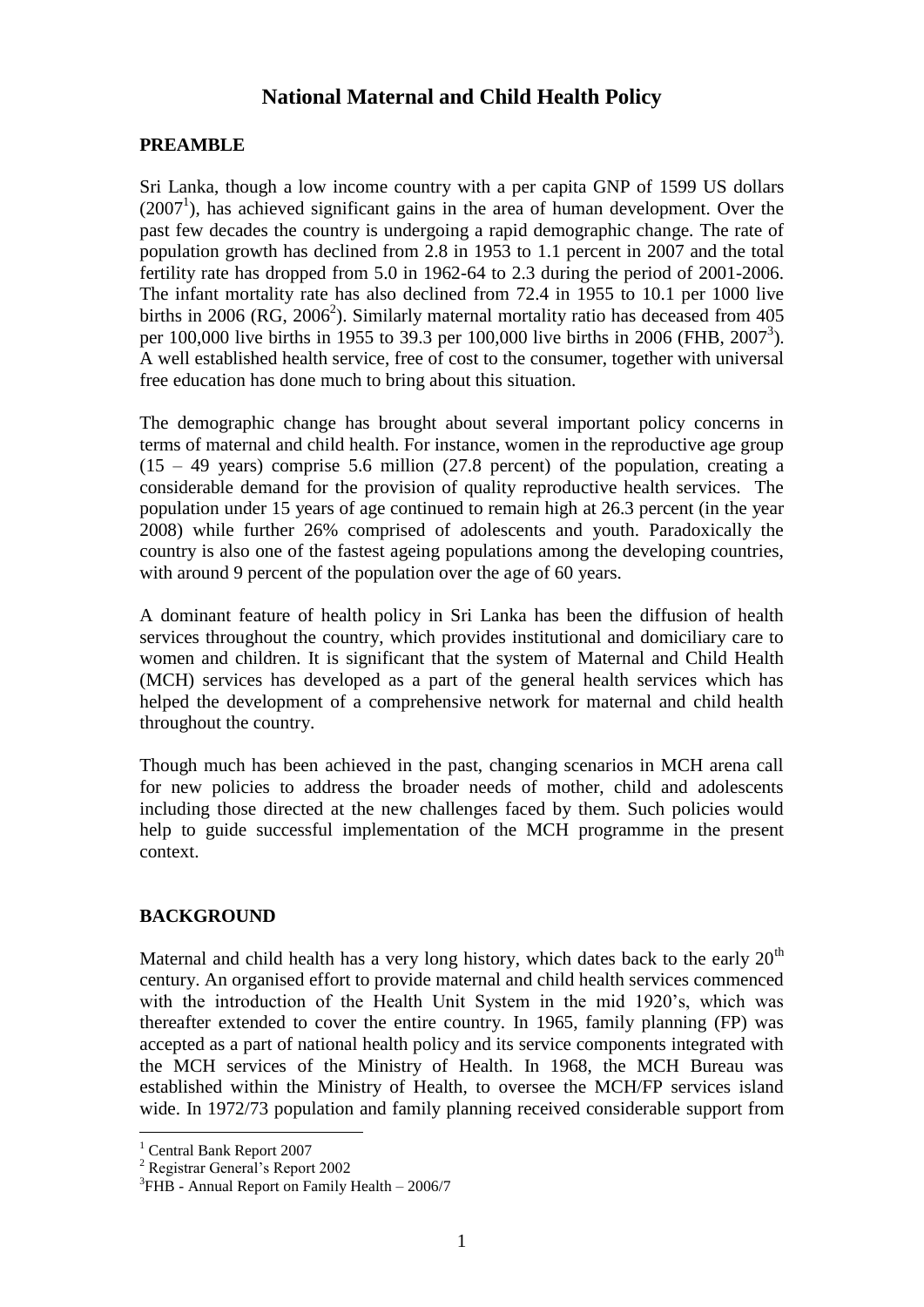United Nations (UN) agencies and other international agencies, with family planning being implemented as an integral component of the MCH services. The MCH Bureau was re-designated the Family Health Bureau (FHB) to highlight the integrated nature of the MCH/FP services, and became the central organization responsible for planning, coordination, monitoring and evaluation of the MCH/FP services, also referred to the Family Health Programme.

The evolution of the MCH services in Sri Lanka has been nurtured by a number of international health initiatives which includes the safe motherhood initiative launched in Nairobi in 1987, and the international conference on population and development (ICPD) in Cairo in 1994. In par with these international initiatives, Sri Lanka also produced several policy documents relevant to MCH. The first of which was the National Health Policy of 1992 followed by that of 1996, of both which identified maternal and child health as a priority concern. In 1998 a Population and Reproductive Health policy with eight goals was developed, out of which six, fall within the direct ambit of the MCH/FP services or the Family Health programme. In September 2000 Sri Lanka became a signatory to achieve Millennium Development Goals (MDGs) in 2015 that have a significant focus on health status of mother and child (MDG 4 and 5).

MCH has been a long standing priority in the National Health policy. The need for formulating a new MCH policy has arisen due to the evolving changes in priority and the new challenges on the mother, child and the adolescent health. The evolving health care delivery system and new policy climate have provided opportunities for reviewing the past policies and for developing new policies and innovations in MCH care.

In this context it has to be emphasized that policies relating to upliftment of household socioeconomic status and safe environment among the less privileged have also a major part to play in the wellbeing of mother and child. The availability of safe water supply, adequate sanitation and proper nutrition are basic needs for maintaining health of mother and child. These are often cited as the single set of highest priority social service for poor households that would help to promote good health. In addition protection of mother and child from vector borne diseases such as Malaria in affected districts for example by encouraging use of impregnated bed nets, should be high in the policy agenda of such disease programs.

The central role that is continued to be played by the Ministry of Health and FHB in policymaking and planning of the services, and their collaborative links with the other health and health related services/programmes emphasizes the need for a well documented MCH policy. Further the change in managerial processes as a result of devolution of MCH functions to the provinces calls for clear national policies to enable policy guidance and directions to the provinces for them to function effectively. Considering the challenges to MCH arising from the rapid demographic transition that has resulted in new demands for services, rising peoples expectations, and reported trends in unhealthy lifestyles and behavioral changes of young adults, it has made it necessary to have a Maternal and Child Health Policy. Such a documented policy will provide the much needed direction to strategic planning, implementation, monitoring and evaluation of MCH programme to effectively address such issues.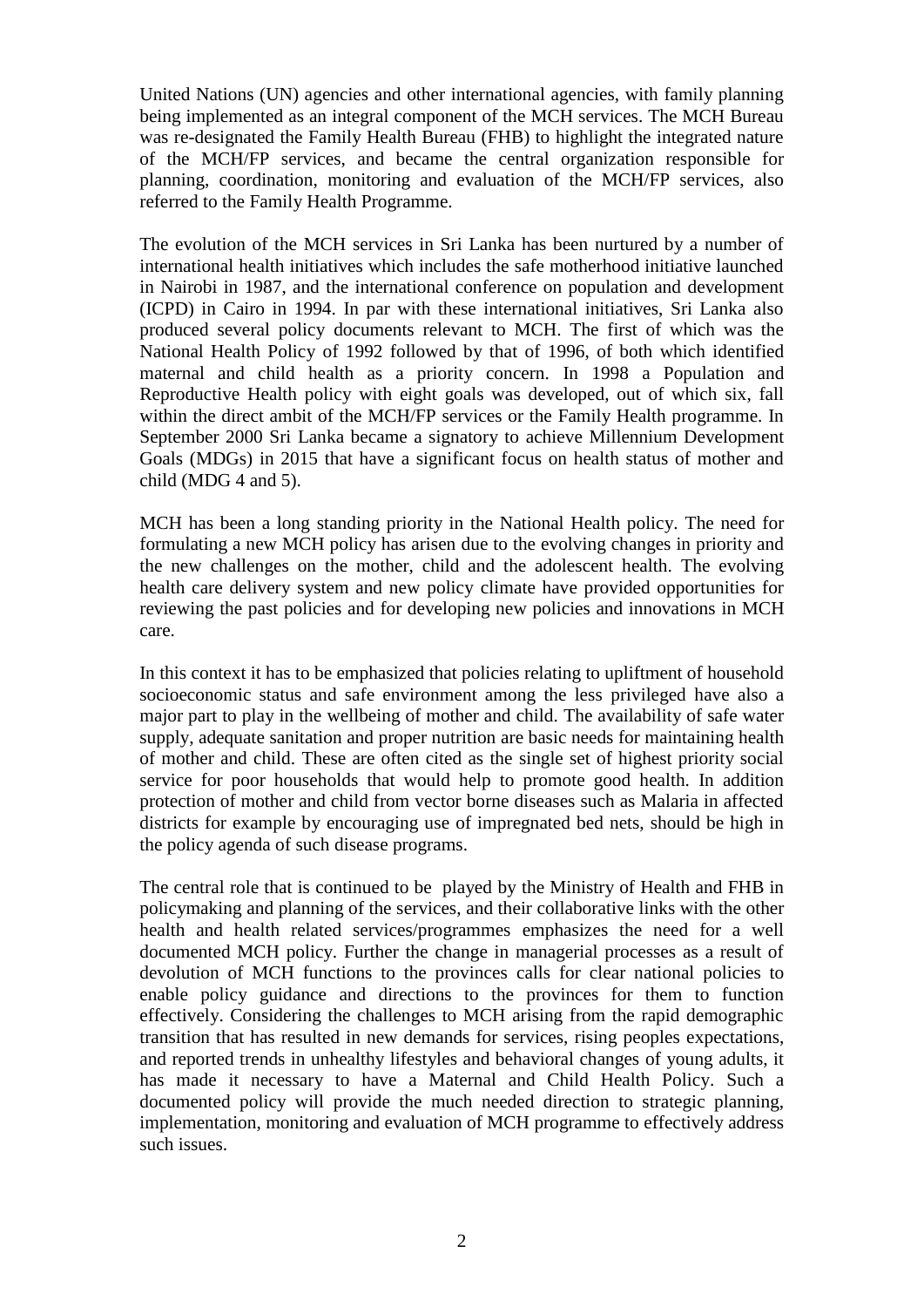### **SCOPE**

The Maternal and Child Health (MCH) programme was primarily directed at women during pregnancy, delivery and postpartum period, and at the newborn, infants, and children including school children. Most efforts to improve pregnancy outcomes during the past several years have focused on promoting antenatal care and caring for post partum mothers. In order to be effective, many interventions must be delivered before pregnancy and continued after delivery to detect, manage, modify, and control maternal behaviors, health conditions, and risk factors that contribute to adverse maternal and infant outcomes.

Thus the improvement in the health status of women and children will be better achieved if a broader view of MCH is adopted. In the formulation of this policy, such a broader perspective is pursued that would not only emphasize broad policies relating to maternal, newborn, infant and child care but also include those relating to pre pregnancy care, care of older children and adolescents, and family planning integrated with other related health issues such as STD/HIV/AIDS, gender and women's health.

The MCH policy however does not cover all aspects of reproductive health which is a much broader concept and that extends beyond the childbearing years and covers all matters relating to the reproductive system and to its functions and processes.

This document provides policy and strategic directions to continuing and emerging policy challenges in Maternal and Child Health. This policy will be backed by appropriate strategies of MCH that will among others focus on maintenance and strengthening of the already-established effective mechanisms of MCH services.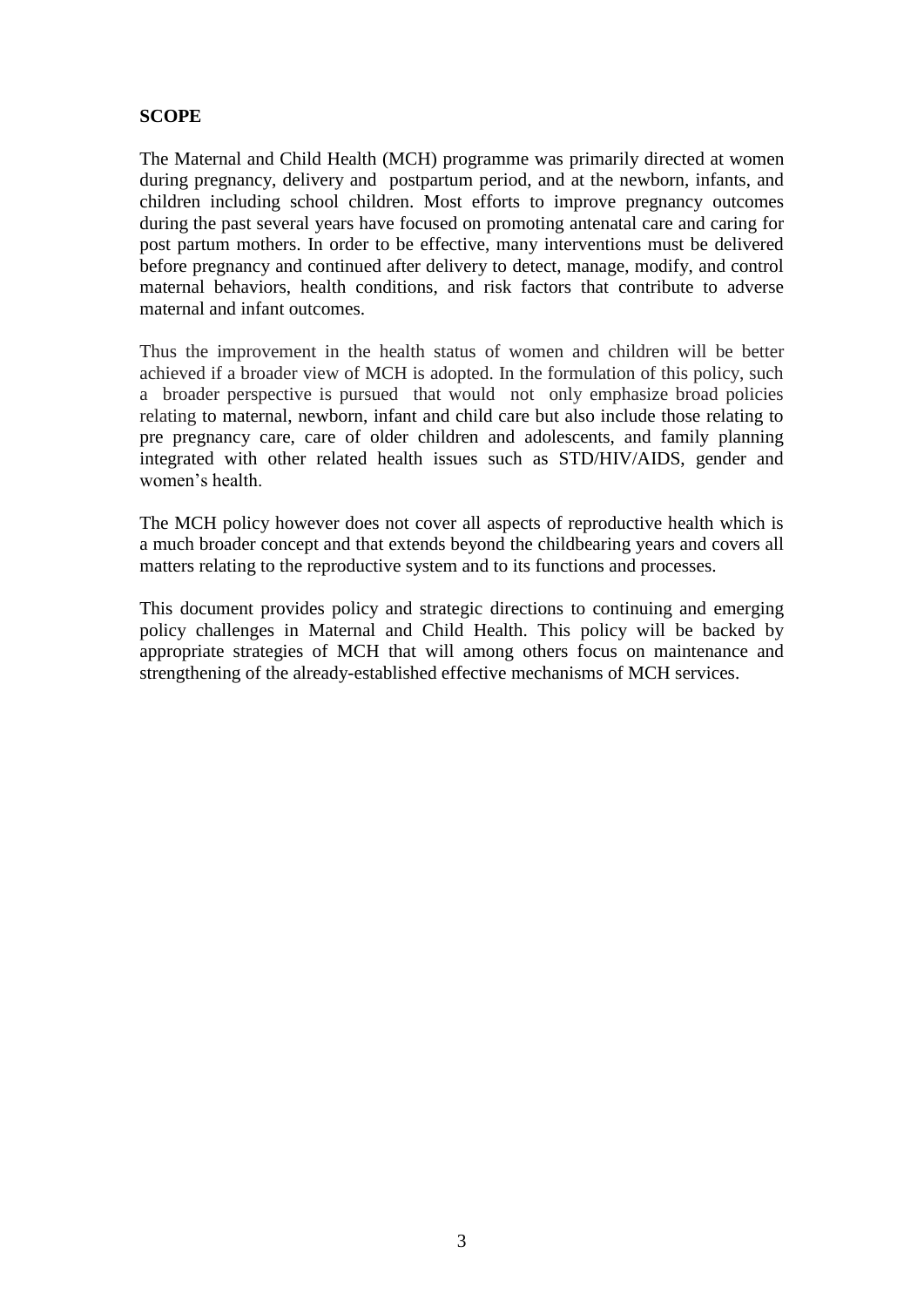# **DEFINITIONS/ABBREVIATIONS**

| Total fertility rate         | - Total no. of children a woman would have by end of her<br>reproductive period if she experienced the current age<br>specific fertility rates throughout her child bearing years. |
|------------------------------|------------------------------------------------------------------------------------------------------------------------------------------------------------------------------------|
|                              | Maternal Mortality rate - An impact indicator to evaluate maternal care services.<br>Expresses as the number of Maternal deaths per 100,000<br>live births                         |
| Infant                       | - Child less than 1 year old                                                                                                                                                       |
| Neonate                      | - Infant aged up to 28 days                                                                                                                                                        |
| <b>Infant Mortality rate</b> | - An impact indicator to evaluate perinatal and child care<br>services. Expresses as the number of infant deaths per 1000<br>live births                                           |
|                              | Neonatal Mortality rate - An impact indicator to evaluate perinatal and child care<br>services. Number of neonatal deaths per 1000 live births                                     |
| MCH/FP                       | - Maternal and Child Health and Family planning                                                                                                                                    |
| <b>GNP</b>                   | - Gross National Product                                                                                                                                                           |
| <b>ICPD</b>                  | - International Conference on Population and Development                                                                                                                           |
| <b>MDG</b>                   | - Millennium Development Goals                                                                                                                                                     |
| <b>DHS</b>                   | - Demographic Health Survey, a national survey conducted<br>every 5 years by the Dept of Census and Statistics in<br>collaboration with Ministry of Health                         |
| <b>RHCS</b>                  | <b>Reproductive Health Commodity Security</b>                                                                                                                                      |
| <b>NGOs</b>                  | - Non Governmental Organizations                                                                                                                                                   |
| <b>WHO</b>                   | <b>World Health Organization</b>                                                                                                                                                   |
| <b>UNICEF</b>                | - United Nations Children's Fund                                                                                                                                                   |
| <b>UNFPA</b>                 | - United Nations Fund for Population Activities                                                                                                                                    |
| <b>HMIS</b>                  | - Health Management Information System                                                                                                                                             |
| <b>PDHS</b>                  | - Provincial Director of Health Services                                                                                                                                           |
| <b>RDHS</b>                  | - Director of Health Services                                                                                                                                                      |
| <b>MOH</b>                   | - Medical Officer of Health                                                                                                                                                        |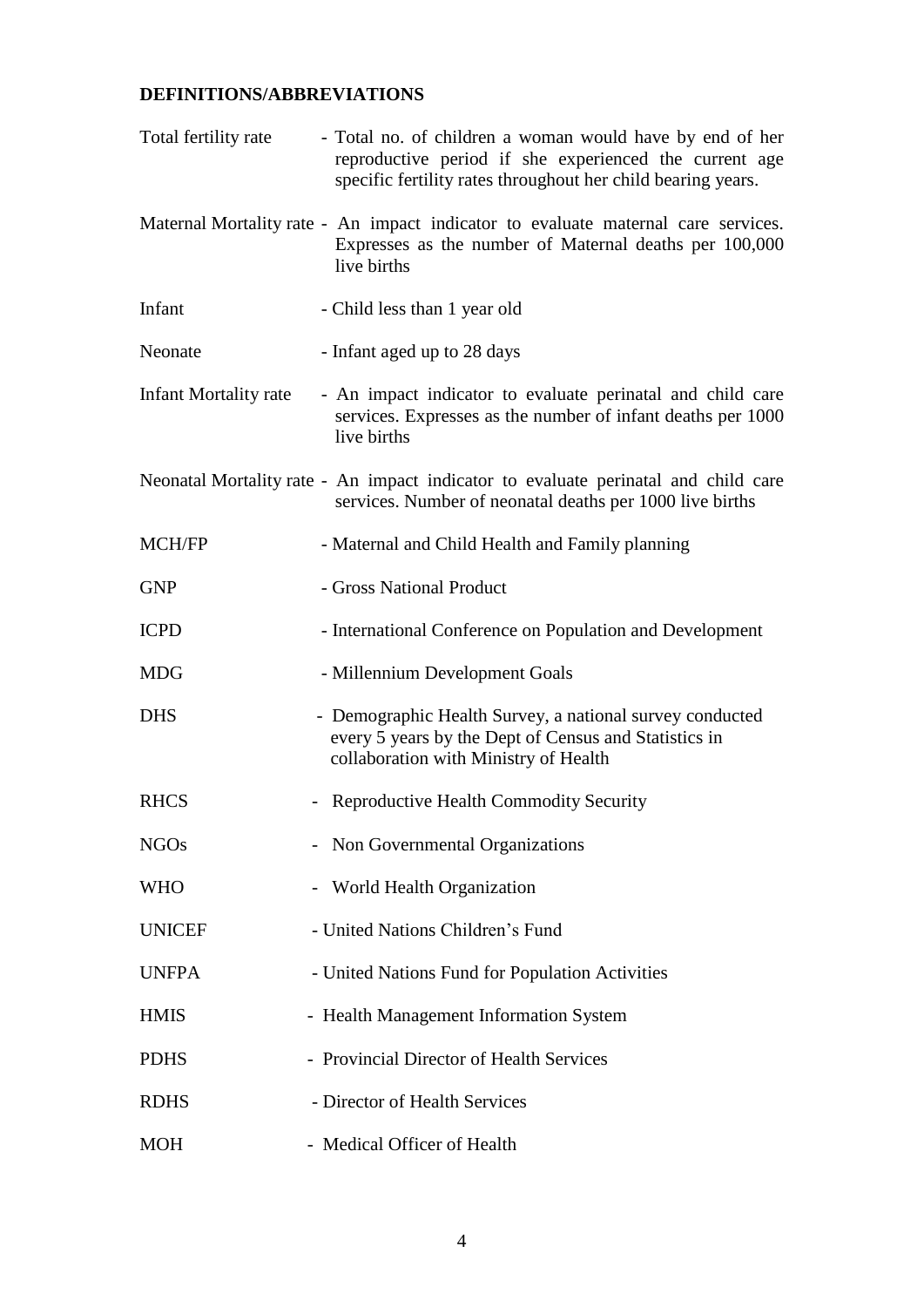| <b>PHNS</b> | - Public Health Nursing Sister   |
|-------------|----------------------------------|
| <b>PHM</b>  | - Public Health Midwife          |
| <b>PHI</b>  | - Public Health Inspector        |
| <b>BCC</b>  | - Behaviour Change Communication |
| <b>WWC</b>  | - Well Woman Clinic              |

Women in the reproductive age group - Women in the age group of  $15 - 49$  years

Comprehensive Emergency Obstetric Care facilities – Maternity care facilities with provision of comprehensive care (Facilities for caesarean sections,

Unmet need for Contraception - Married, fertile couples who do not desire to have children but are not using FP methods

## **VISION**

A Sri Lankan nation that has optimized the quality of life and health potential of all women, children and their families

### **MISSION**

To contribute to the attainment of highest possible levels of health of all women, children and families through provision of comprehensive, sustainable, equitable and quality Maternal and Child Health services in a supportive, culturally acceptable and family friendly settings.

#### **Goal 1**

Promote health of women and their partners to enter pregnancy in optimal health, and to maintain it throughout the life course.

#### **Goal 2**

Ensure a safe outcome for both mother and newborn through provision of quality care during pregnancy, delivery and post partum period.

### **Goal 3**

Ensure reduction of perinatal and neonatal morbidity and mortality through provision of quality care.

#### **Goal 4**

Enable all infants and preschool children to survive and reach their full potential for growth and development through provision of optimal care.

#### **Goal 5**

Ensure that children (5 to 9 years) and adolescents(  $10 - 19$  years) realize their full potential in growth and development in a conducive and resourceful physical and psychosocial environment.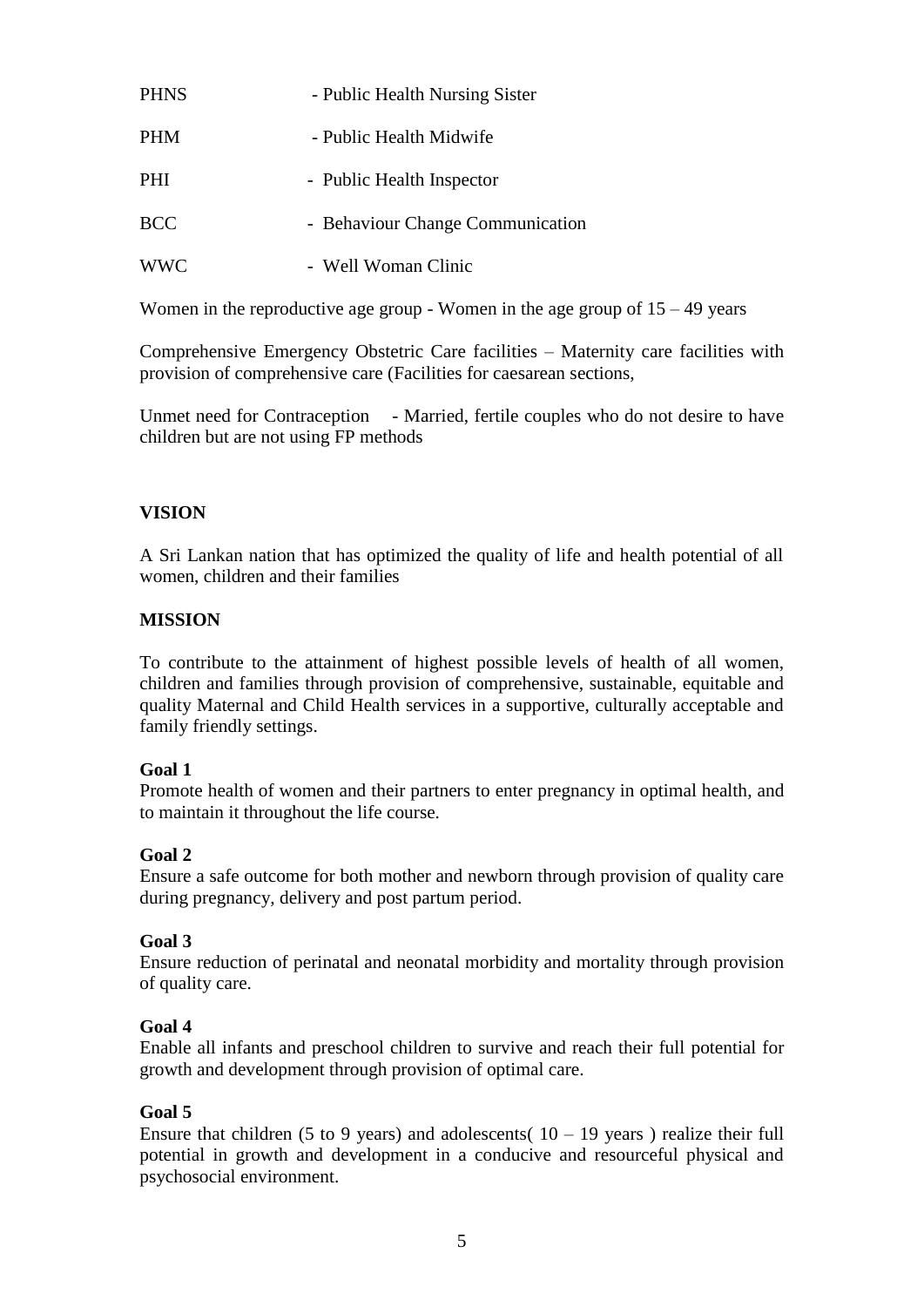## **Goal 6**

Enable marginalized children and those with special needs to optimally develop their mental, physical and social capacities to function as productive members of society.

## **Goal 7**

Enable all couples to have a desired number of children with optimal spacing whilst preventing unintended pregnancies.

### **Goal 8**

To promote reproductive health of men and women assuring gender equity and equality.

### **Goal 9**

Ensure that National, Provincial, District and Divisional level managers are responsive and accountable for provision of high quality MCH services.

## **Goal 10**

Ensure effective monitoring and evaluation for MCH programmes that would generate quality information to support decision making.

### **Goal 11**

Promote research to increase evidence base and its use in policy formulation and in interventions to improve MCH care.

### **Goal 12**

Ensure sustainable conducive behaviors among individuals, families and communities in support of Maternal & Child Health.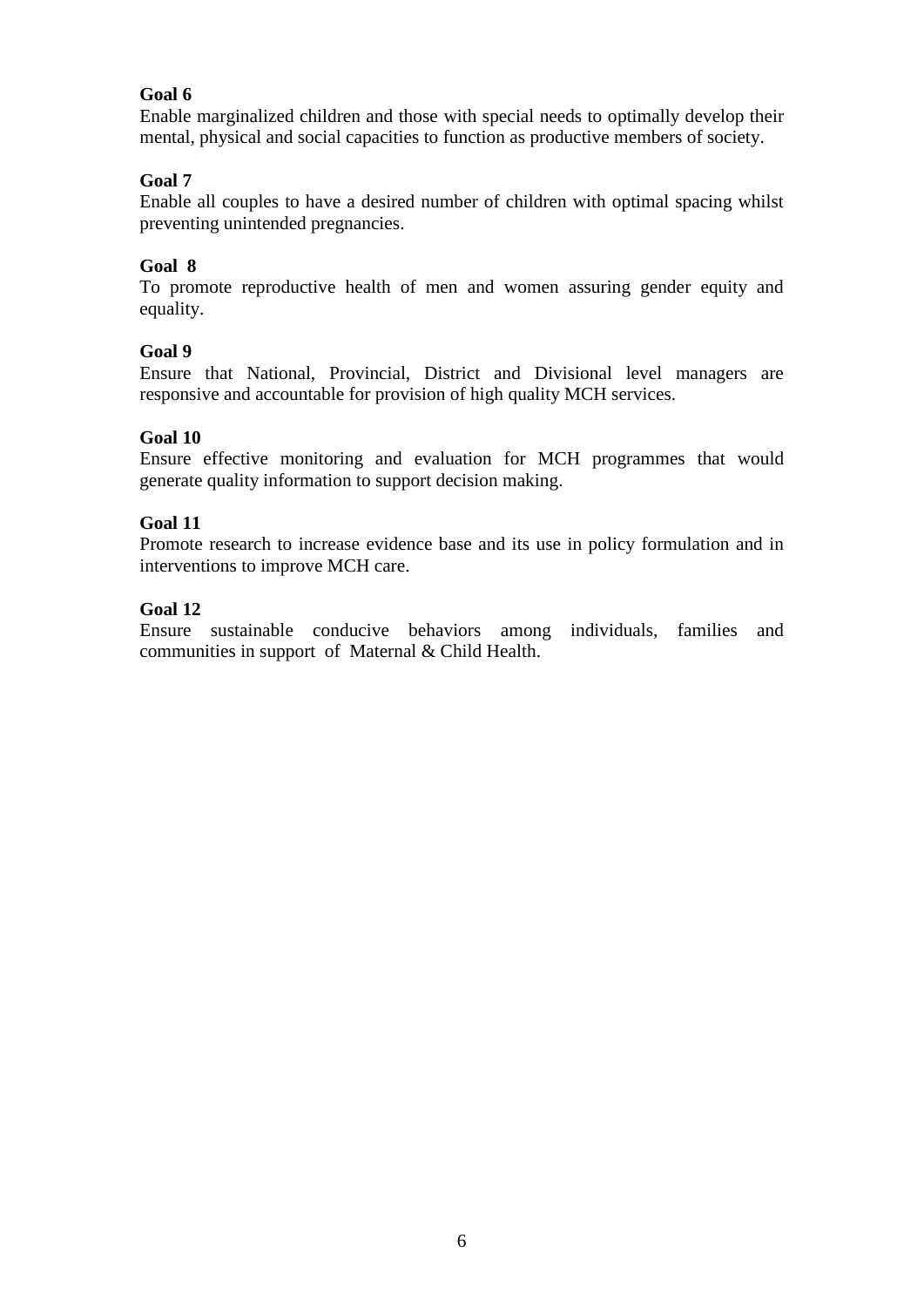# **GOAL 1**

Promote health of women and their partners to enter pregnancy in optimal health, and to maintain it throughout the life course.

### *Rationale*

Promotion of health of women of reproductive age before conception, improves pregnancy-related outcomes and is helpful in reduction of maternal and neonatal mortality and morbidity.

The maternal mortality ratio in 1935 was 2700 per 100,000 live births and by 2006, the maternal mortality ratio had been reduced to 39.3 maternal deaths per 100,000 live births. It is reported that 72-75% of these maternal deaths are preventable, and in most cases correctable conditions were not detected until the woman has become pregnant, while some conditions were detected only during delivery.

Early detection and treatment of several medical conditions such as heart disease, anemia, micronutrient and other nutritional deficiencies, diabetes, liver disease and STD/HIV/AIDS will help to improve the health of the pre-pregnant mother, and prevent complications of pregnancy.

Certain personal behaviours, psychosocial risks, and environmental exposures associated with negative pregnancy outcomes can also be detected and modified before conception. Changes in the knowledge, attitudes and behaviours related to reproductive health among both men and women are useful to improve health during the preconception period, and also during the life course.

Increasing incidence of STI /HIV /AIDS requires close monitoring of this condition. In order to reduce the prevalence of these diseases and protect the women from their adverse effects, some activities of those programmess have be integrated to MCH program, for example by providing all child bearing age women attending MCH/FP clinics access to STD/HIV/AIDS services.

Infant mortality rate in Sri Lanka has come down rapidly over the years, and has remained stagnant for the last decade or so. Eighty percent of the infants die during the neonatal period. Nearly 17% of newborns are of low birth weight. New strategies have to be implemented to further reduce the infant mortality rate. One priority strategy is for the interventions for reduction of infant mortality rate and low birth weight to start from pre-conception stage.

Women who suffer from various chronic disease conditions such as diabetes that is on the rise can have an adverse effect on pregnancy outcomes, leading to still births, neonatal deaths, and birth defects. These can be prevented by proper care during preconception period.

Considering the above, a new package for " pre-conception care" has been introduced to the maternal and child health programme. The main objective of provision of this package is to create awareness, provide health promotion, screening, and interventions for women of reproductive age to reduce risk factors that might affect future pregnancies.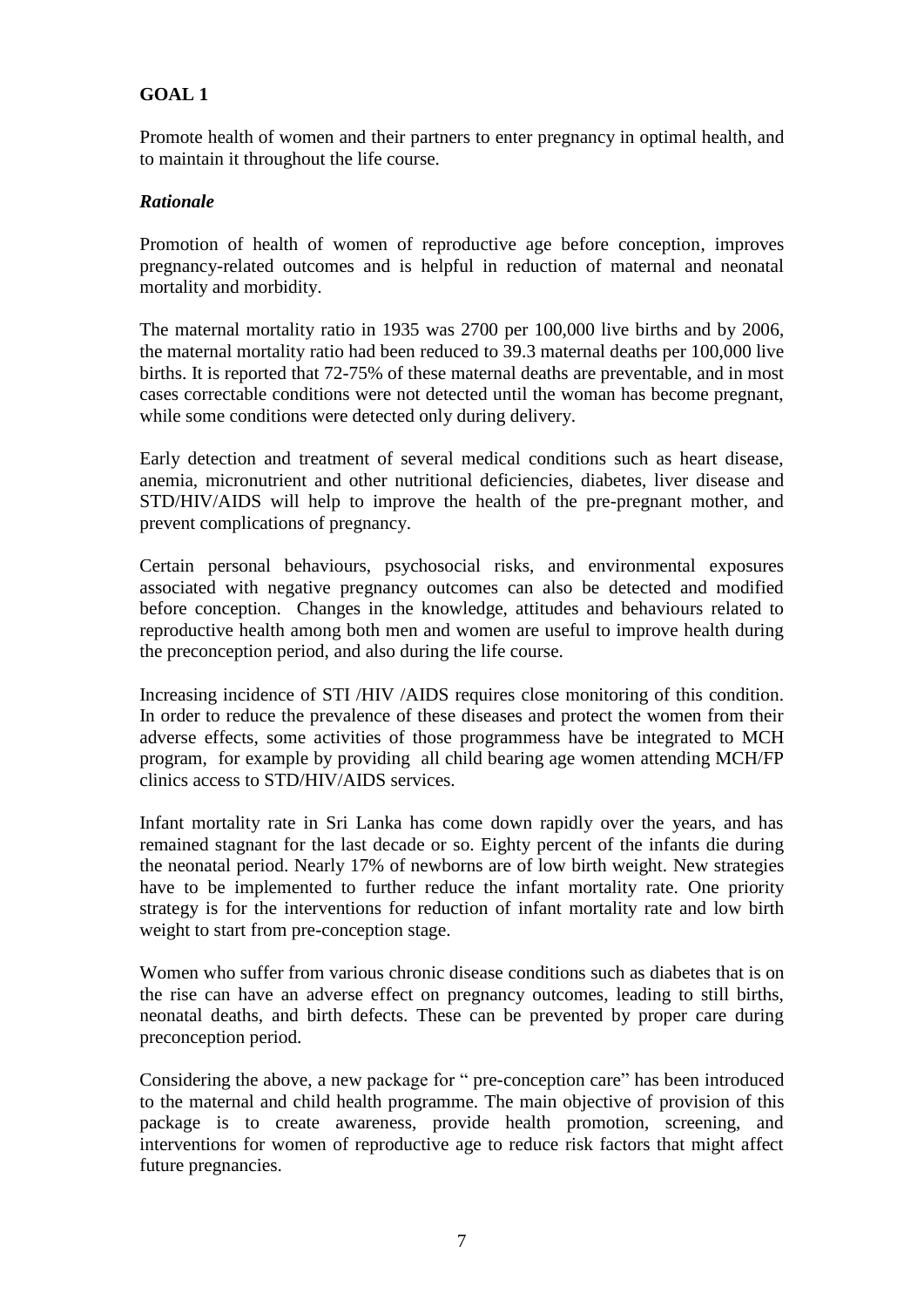Attention is also paid towards maintaining reproductive health of women and their partners throughout the life course. The Government of Sri Lanka was a signatory to the Program of Action adopted at the International Conference of Population and Development (ICPD) in Cairo in 1994. Since then, the concept of reproductive health has been introduced addressing reproductive health issues of the adolescent, the postadolescent before they become mothers and extending to women in the elderly age group thus encompassing a life cycle approach to Maternal and Child Health. Women's health concerns in MCH include continuity of care and access to services before, during, after and independent of childbearing. In keeping with the government's commitment to provide comprehensive MCH services based on the life cycle approach, a "Well Woman Clinic" (WWC) program was initiated in 1996, focusing on women at and over 35 years of age with selected services including those related to non communicable diseases such as cancer prevention and treatment. The concept of screening healthy well women at community level is something that is relatively new, requiring public awareness.

Many of the programmes and services including the health services that are aimed at women, mainly focus on the women who have access to services. However, there is an important group of women with special needs who require special attention and care who are not accessible to the routine reproductive health services. This group includes women such as institutionalized women, migrant women, displaced and marginalized women etc…

#### *Strategies*

- a) Ensure that women of childbearing age and their partners receive a comprehensive package of pre-conception care.
- b) Address specific reproductive health issues of women and their partners throughout the life course
- c) Address the reproductive health issues of women with special needs.
- d) Integrate relevant STD and HIV/AIDS services to MCH program
- e) Strengthen partnership with other stakeholders who provide care for women.

#### **GOAL 2**

Ensure a safe outcome for both mother and newborn through provision of quality care during pregnancy, delivery and post partum period.

#### *Rationale*

The steady development of services for the mother and newborn, that encompass both domiciliary and institutional care, has made a significant impact on the decline of maternal and infant mortality. It is reported that 99 percent of pregnant women received antenatal care and that 98 percent received trained assistance at delivery (DHS 2007). These levels of service coverage need to be maintained and improved upon to reach all women in the country. In particular the maternal mortality ratio can be further reduced with concerted systemic and other health interventions.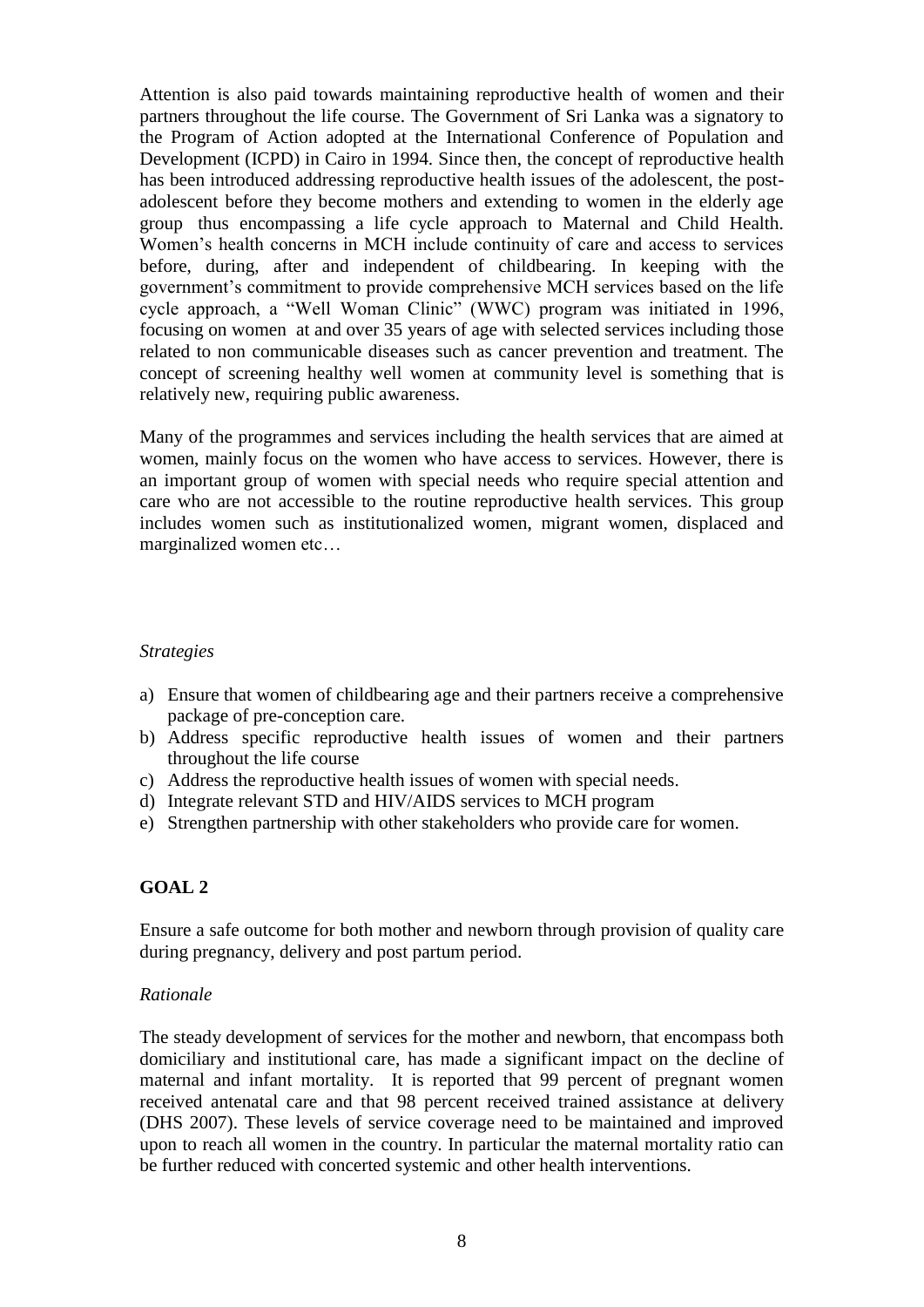Certain quality aspects of the services provided especially in smaller hospitals and failure to meeting the aspirations of the people with regard to the place of delivery remain as outstanding issues that need to be addressed. In this context, of the 94 percent of deliveries that take place in government hospitals, almost 75 percent occur in the larger hospitals that provide Comprehensive Emergency Obstetric Care (EmOC). This is a consequence of mothers wishing to have, "the best available care at hand" during delivery, even if such specialized care was needed or not. This has led to overcrowding of the maternity units in the larger hospitals and underutilization of maternity units of the smaller hospitals. Haemorrhage, eclampsia / PIH and Heart disease complicating pregnancy are main causes of maternal deaths. The nutritional deficiencies such as anaemia during the pregnancy and postpartum period, contributes heavily on maternal and newborn morbidity and mortality. The variation in district differential MMR is also a serious issue that is yet to be addressed.

The shortfall in coverage and quality of care in the post partum period also contributes in no small measure to maternal morbidity and mortality and needs to be improved. So also is the accessibility to maternal and newborn services by groups such as populations displaced by natural disasters or civil strife, remote rural populations and all other vulnerable families.

#### *Strategies*

- a) Ensure quality maternal care (antenatal, intra-natal and postpartum) through appropriate systems and mechanisms in field and institutional settings
- b) Maintain optimal nutritional status of pregnant and post partum women.
- c) Ensure availability and accessibility of Emergency Obstetric Care facilities and an appropriate referral system.
- d) Enhance maternal and newborn services for vulnerable families.
- e) Strengthen the surveillance system for maternal morbidity and mortality.

#### **GOAL 3**

Ensure reduction of perinatal and neonatal morbidity and mortality through provision of quality care

#### *Rationale*

Infant mortality and neonatal mortality in Sri Lanka declined dramatically in the last century. The Malaria Control Programme, the Expanded Programme of Immunization, the Safe Motherhood Concept and Promotion of Breastfeeding are some of the key interventions responsible for this spectacular reduction in Infant and Neonatal mortality. However, the infant and neonatal mortality has been stagnant for the over a decade now. Just as in other countries that have reduced the infant mortality, neonatal mortality contributes to nearly 80% of infant mortality in Sri Lanka. It reports a neonatal death rate of 7.4 per 1000 live births (2006). Most of these deaths are a result of pregnancy related or delivery related complications. Analysis of neonatal mortality data shows that more than two thirds of the neonatal deaths are early neonatal deaths occurring within the first week of life.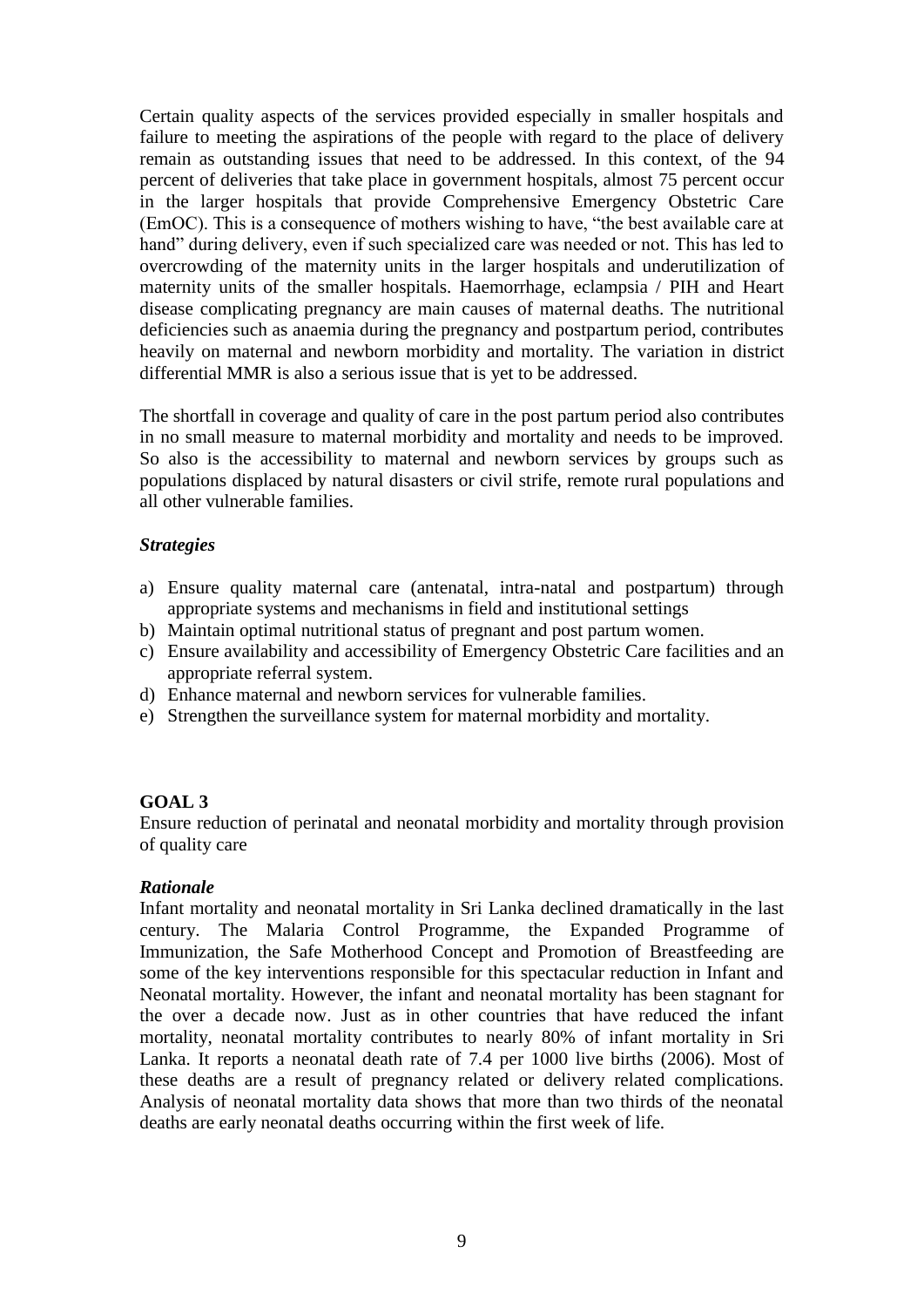In addition, the other prominent feature is the geographical variation in neonatal and infant mortality in Sri Lanka. There are District and Institutional variations in neonatal mortality in the country. Though the vital registration system of the Registrar General and the information system from the Medical Institutions do not provide very accurate information on neonatal mortality, it provides a proxy figure on which we can make inferences.

Further reduction of neonatal mortality in Sri Lanka needs well focused interventions. As indicated under other policy goals, improving the nutrition of pregnant women to improve birth outcomes and reduce low birth-weight, identifying and treating medical conditions such as diabetes and hypertension are among some measures that could be taken prior to birth. At the time of delivery obstetric care of good quality including timely referrals would also help to reduce perinatal and neonatal mortality.

To produce favourable outcomes in early weeks of life, essential and emergency newborn care practices have to be strengthened and standardized in the health care facilities for management of newborns. Breastfeeding has to be initiated and established and exclusive breastfeeding for six months has to be supported by all health care professionals.

The perinatal and neonatal morbidity and mortality surveillance system is essential for monitoring and evaluation of the neonatal care services in the country. Perinatal Audit has to be established as a managerial tool to enhance the quality of perinatal care in the institutions.

### *Strategies*

- a) Institute evidence-based practices in newborn care in field and institutional settings.
- b) Ensure availability and accessibility to basic and advanced newborn care facilities
- c) Protect, promote and support breastfeeding practices with special emphasis in delivery settings.
- d) Strengthen the surveillance for perinatal and neonatal morbidity and mortality.

# **GOAL 4**

Enable all children under five years to survive and reach their full potential for growth and development through provision of optimal care.

### *Rationale*

Though in South East Asia Region, Sri Lanka's infant and child mortality rates are considered to be low in comparison with international norms, they still rate high, and the determinants need to be selectively identified and effectively addressed. The well developed MCH infrastructure and the educational levels of the population provide the means to realistically target the main causes of death and disease in childhood.

Though much headway has been made in reducing the disease load with regard to the main communicable diseases of childhood, much remains to be done. Given the country's relatively low infant mortality, the poor performance on child malnutrition is disturbing, with one out of three children aged five and below being underweight, with social and cultural practices being implicated as possible causes. There is a need to actively promote nutrition education and counseling to mothers and adolescent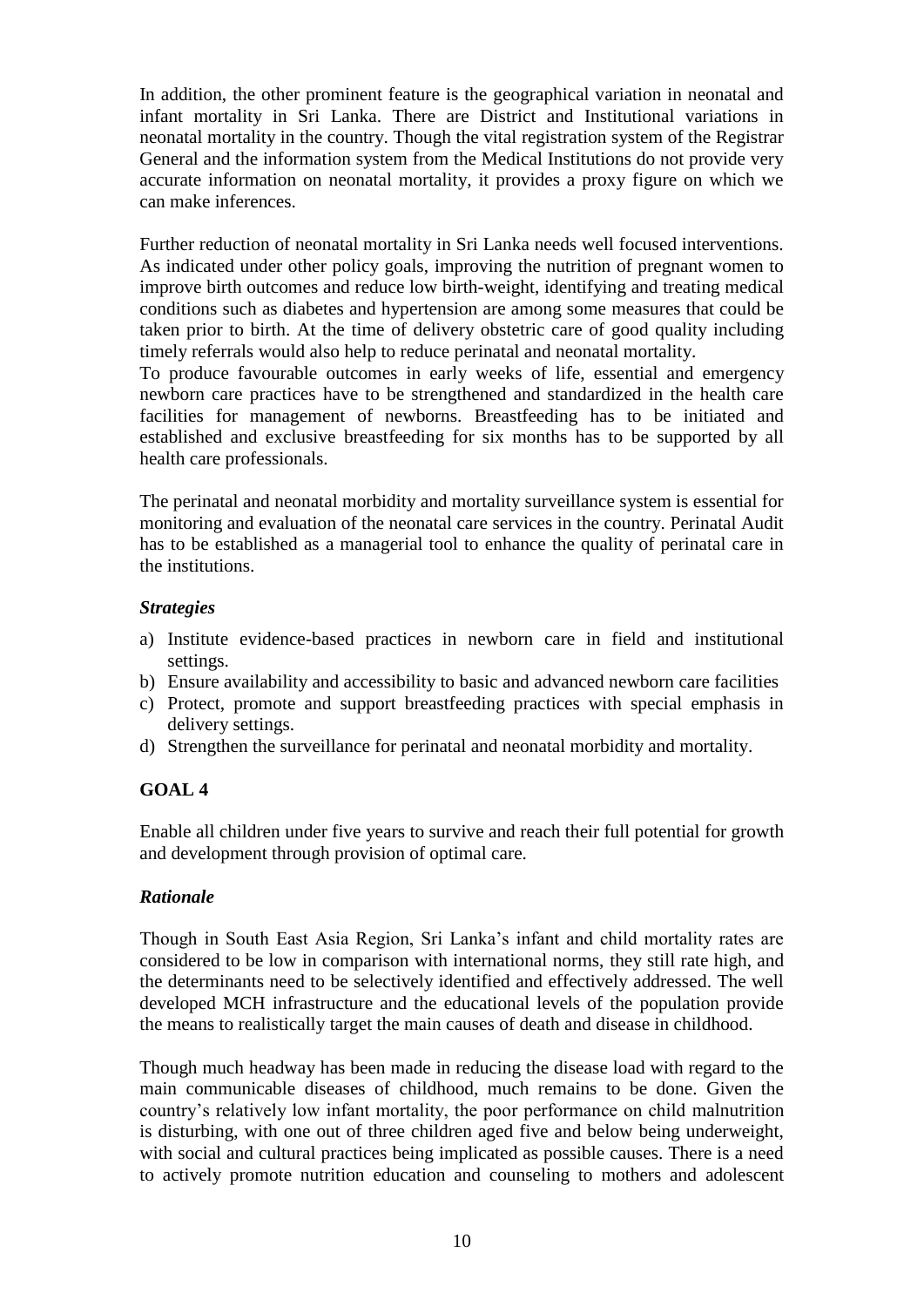girls. Growth monitoring and promotion have been in progress for many years, but the desired impact is still not visible.

There is also a need to strengthen psychosocial development of child with specific inputs in the age groups 0-3 years and 3-5 years. Among the other challenges are those to keep age appropriate immunization of infants and children at optimum levels all the time and to lower the high prevalence of dental caries among school children.

#### *Strategies*

- a) Ensure the provision of quality child care services at both field and institutional settings.
- b) Maintain optimal nutritional status.
- c) Ensure evidence-based practices in the management of childhood illnesses.
- d) Strengthen the surveillance system on childhood morbidity and mortality.
- e) Optimize psychosocial development.
- f) Ensure age appropriate immunization.
- g) Ensure optimal oral health.

#### **GOAL 5**

Ensure that children aged 5 to 9 years and adolescents realize their full potential in growth and development in a conducive and resourceful physical and psychosocial environment

#### *Rationale*

The school population in Sri Lanka is approximately 3.9 million in 2008, studying in 9662 schools in the country ( school census, 2008 ). More than 60 percent of school children belongs to the adolescent age group of  $10 - 19$  years.

The School Health Programme which commenced in 1918 has continued to address the health issues of school children and adolescents and this programme needs to be improved upon with a collaborative and multidisciplinary approach involving many stakeholders.

The implementation of school health programme is the responsibility of both Health and Education Ministries. The Family Health Bureau is the focal point for the school and adolescent health programmes in the Ministry of Health and the services are delivered through Primary Health Care infrastructure while the provincial education and health authorities are responsible for implementation of the programme in the decentralized system.

The major components of the school health programme are school medical services including counseling services, maintenance of healthy school environment, life skills based Health Education, school community participation and healthy school policies. Many attempts have been taken to improve the coverage of school medical inspection in the recent past and as a result the coverage has increased to 89% in 2008, however, the quality of the programme still needs improvements.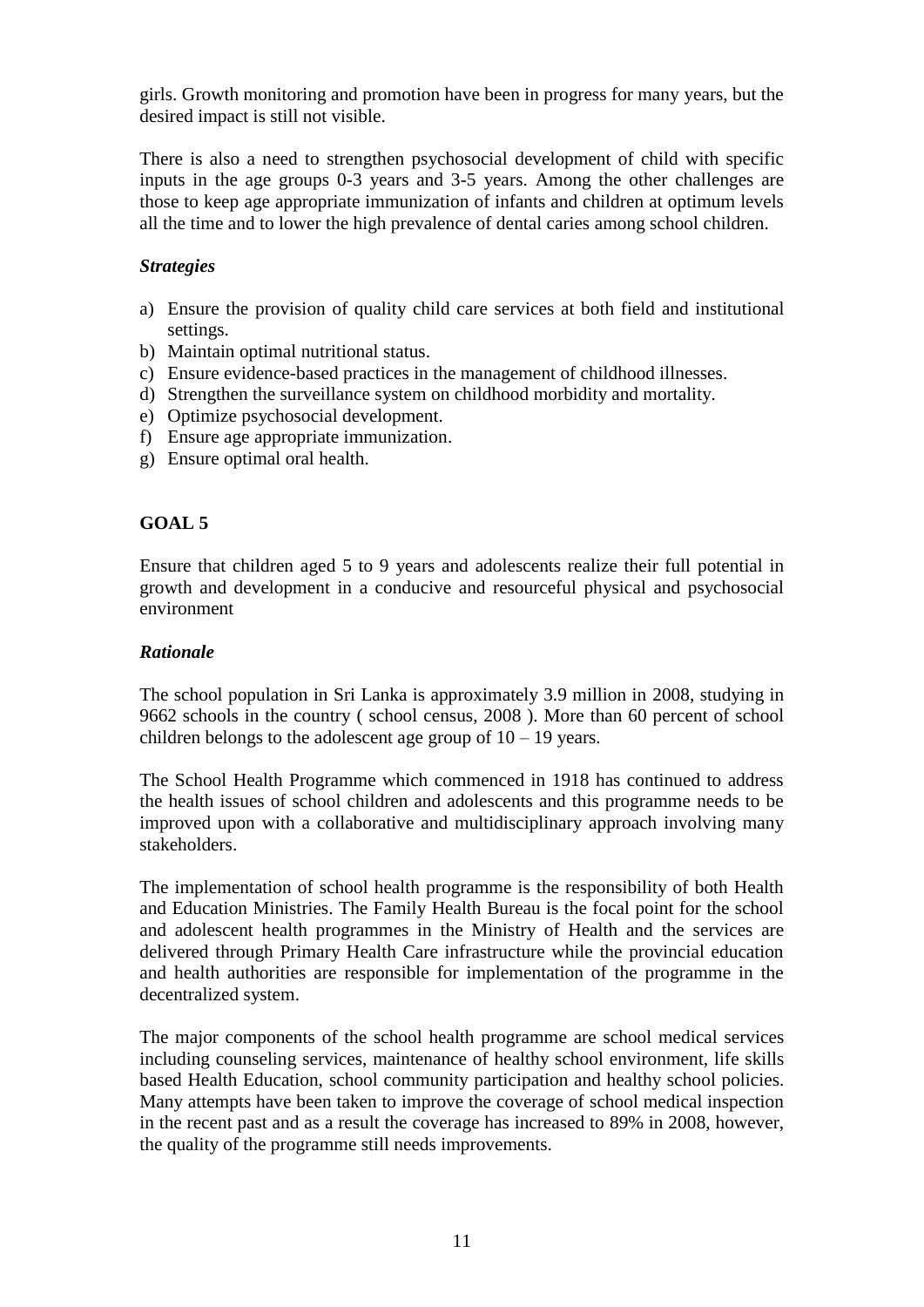In order to achieve the full potential of children and adolescents, they should also be provided with quality care that includes not only general health, but also oral health, mental health and prevention of substance abuse that would form an integral part of School Health Programme.

Considering the various challenges faced by a child during transition from childhood to adulthood, where adolescents start to make lifestyle choices that affect their health, provision of a safe and nurturing environment and appropriate care for adolescents remain crucial. In an attempt to elevate the focus on health and wellbeing of school children and adolescents by all the stakeholders, the health promoting concept was introduced to schools in 2007. This initiative has helped to strengthen the important partnerships between the Ministries of Health and Education, Provincial health and education authorities and also with other stakeholders by working together on a comprehensive approach to improve school and adolescent health.

### *Strategies*

- a) Strengthen partnerships with Ministry of Education, other relevant stakeholders and communities for the implementation of a comprehensive child and adolescent health programme in school and community settings.
- b) Implement need based health education focusing on skill development
- c) Promote nutrition and healthy lifestyles among children and adolescents.
- d) Ensure access to child and adolescent friendly health services, including dental services and counseling.
- e) Empower children and adolescents to make informed choices regarding their sexual and reproductive health issues.
- f) Empower parents and guardians in caring for their children and adolescents.

### **GOAL 6**

Enable children with special needs to optimally develop their mental, physical and social capacities to function as productive members of society

#### *Rationale*

It is necessary that every child should be supported in such a way that enables them to optimally develop their mental, physical and social capacities to function as productive members of the society.

Many of the programmes that are aimed at promoting child health, the focus has generally been on the children who are accessed through the available services. However, there is an important group of children, who are not accessed through the health services as at present and who require special attention. This group includes children who are physically, mentally and socially disabled, children subjected to abuse of all forms, street children, displaced and marginalized children.

The reasons as to why such children exist in today's society are multifaceted. Hence the approaches to be used to improve the status of these children also need to be multi-faceted. Even though limited reports are available on such children, there is no reliable data on the size and nature of the problem, and their needs, especially from a health perspective.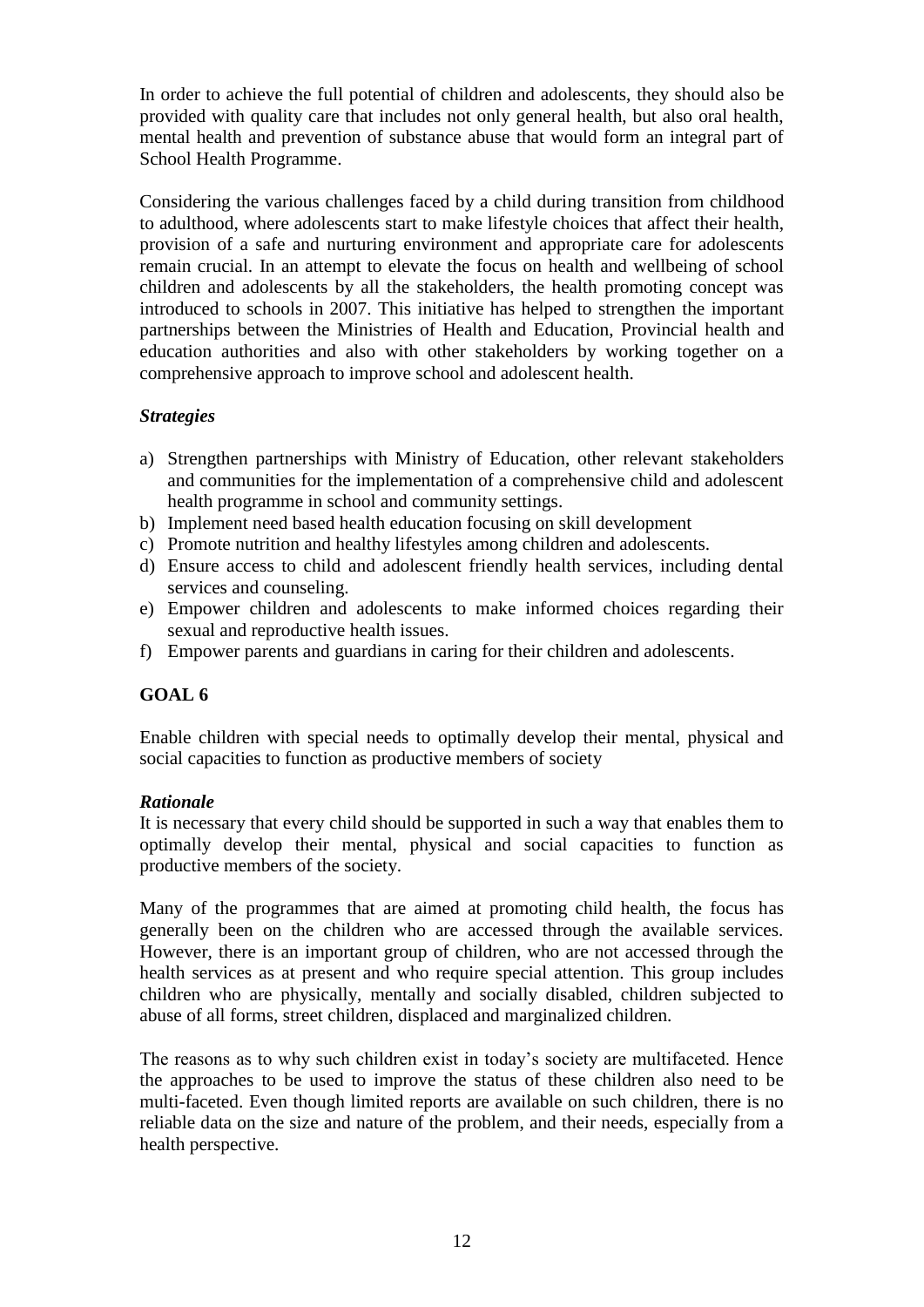The role of the health sector in promoting this group to optimally develop their mental, physical and social capacities to function as productive members of the society has to be identified. There is also a need for the health sector to liaise with the other sectors that contribute towards the expected outcome.

#### *Strategies*

- a) Integrate an appropriate program to address the health needs of children with special needs into the existing child health program.
- b) Strengthen the inter-sectoral collaboration among key stakeholders providing care for children with special needs.

### GOAL 7

Enable all couples to have a desired number of children with optimal spacing whilst preventing unintended pregnancies

#### *Rationale*

Family Planning (FP) services provided by the government are integrated with maternal & child health (MCH) services and offer a wide range of modern contraceptive methods and services for regulating the number and spacing of children. FP services also include services for sub-fertile couples. Temporary modern methods are provided by a network of more than 1800 family planning clinics. In addition, primary healthcare staff such as Public Health Midwives (PHMs) and Public Health Inspectors (PHIs) distribute oral contraceptive pills and condoms in the community. Also, more than 100 medical institutions provide permanent family planning methods (sterilizations). In addition to the government health sector, FP is also supported by three well established Non Governmental Organizations (NGOs), who also provide mobile outreach services<sup>1</sup>.

With a history of almost five decades of FP services in Sri Lanka, acceptance for modern contraceptive methods has steadily increased. However, recent studies have shown that unintended pregnancies due to unmet need for contraception (i.e. percentage of married, fertile women who do not desire to have children and not using a FP method), leading to induced abortion is a phenomenon that is increasingly seen within marriage, indicating that it is being used for spacing of births or for limiting family size<sup>2</sup>.

The main reasons for unintended pregnancies is the inadequate services for permanent family planning methods (male & female sterilizations) and a significant percentage of women using natural and traditional methods for family planning, resulting in a greater chance of method failure. Therefore, it is imperative to address the unmet need for contraception by meeting the demand for permanent methods and motivating clients using natural and traditional methods to use modern contraceptive methods.

Today the government takes full responsibility for contraceptive supplies. Since the government is the major source of contraceptives for clients, there is a need to focus on contraceptive logistics including procurement, storage, distribution, monitoring, supervision and evaluation. A Reproductive Health Commodity Security System has been developed for this purpose. Contraceptive services by the government are provided free of cost to the client. The NGOs provide contraceptives (mainly condoms and pills) through a social marketing program at a nominal cost. The Emergency Contraceptive Pill (ECP) is also marketed as a branded product by NGOs at retail outlets (pharmacies) and seems to be well received.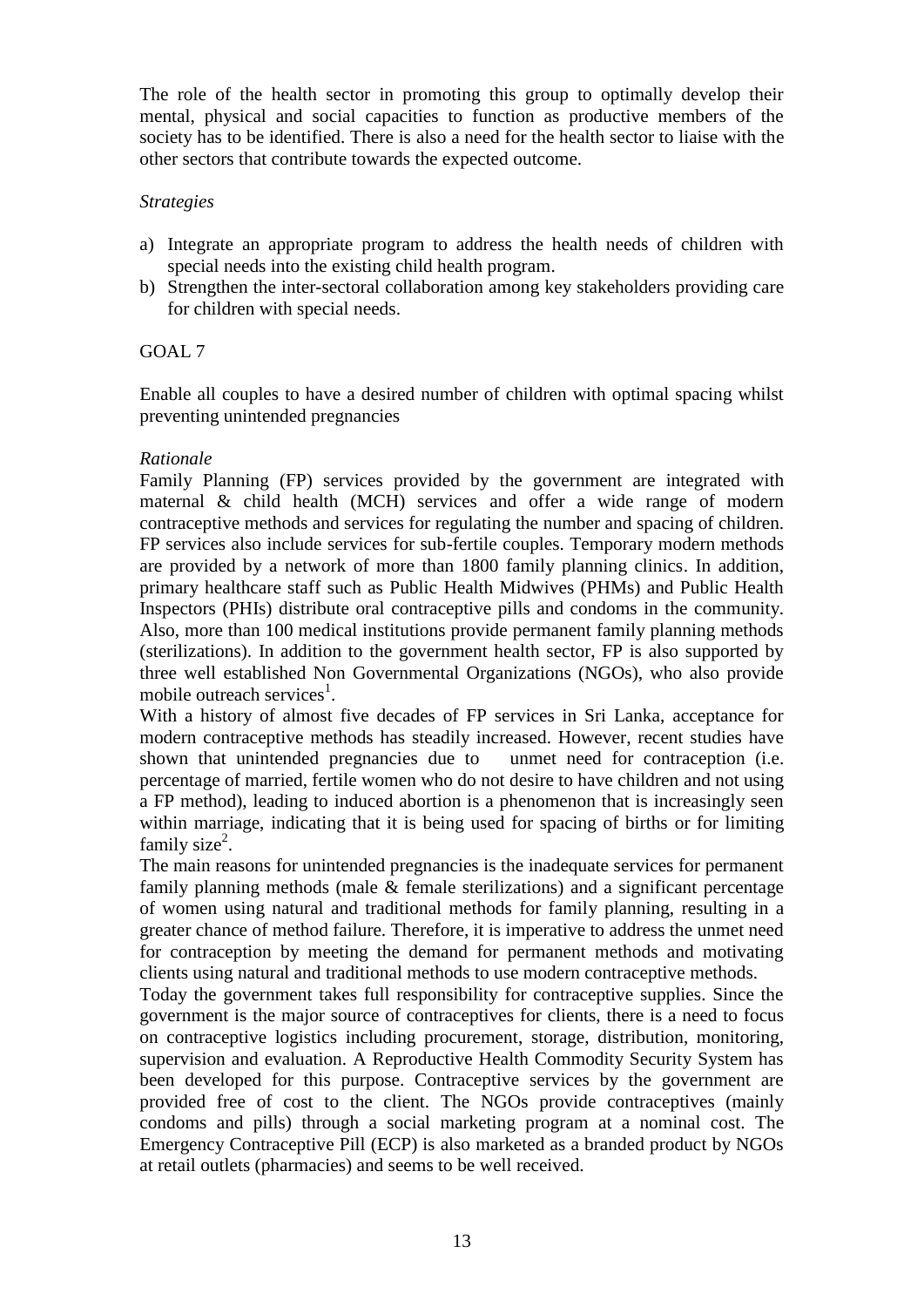#### *Strategies*

- a) Ensure the availability and accessibility to quality modern family planning services.
- b) Address the unmet need for contraception.
- c) Ensure availability of sterilization services in institutions.
- d) Establish an appropriate system for post-abortion care.
- e) Ensure the uninterrupted availability of contraceptive commodities [Reproductive Health Commodity Security (RHCS)].
- f) Strengthen, rationalize & streamline services for sub-fertile couples.

Source:

- 1. Family Health Bureau, January 2009, *Annual Report on Family Health Sri Lanka*, 2006-2007.
- 2. Rajapakse, L., (2000). *Estimates of induced abortions in Urban and Rural Sri Lanka*.
- 3. Dept of census & Statistics, April 2009, *Sri Lanka Demographic and Health Survey, 2006/2007*.

#### **GOAL 8**

To promote reproductive health of men and women assuring gender equity and equality

#### *Rationale*

Even though gender equity and equality in Sri Lanka are considered as being satisfactory compared to other countries of the region, there are still several health related areas that have a direct effect on reproductive health and need attention. These areas include specific issues related to gender such as gender based violence, including domestic violence, lack of choice for women to control the number of pregnancies, difficulties in accessing healthcare and good nutrition, gender differences in health related behavours and vulnerability of women to HIV/AIDs due to their inability to negotiate safe sex .

Inadequate information of women's status especially lack of reliable data on gender issues has jeopardized work towards addressing the problems. Efforts must be made to develop gender disaggregated and gender sensitive health and social indicators to enable more objective analysis of the impact of the gender issues affecting reproductive health.

The multi factorial nature of the reasons for limitations and differences in gender equity and equality warrants the need to take a holistic view of the issues, and critically review the currently available policies and programmes of different sectors.

Advocacy can play a significant role in improving women's' status through creating an environment that is conducive to the achievement of gender equality and equity starting with sensitizing of policy makers and programme planners both at National and Provincial levels. Community mobilization towards gender equity and equality is also very vital, so as to achieve long term results.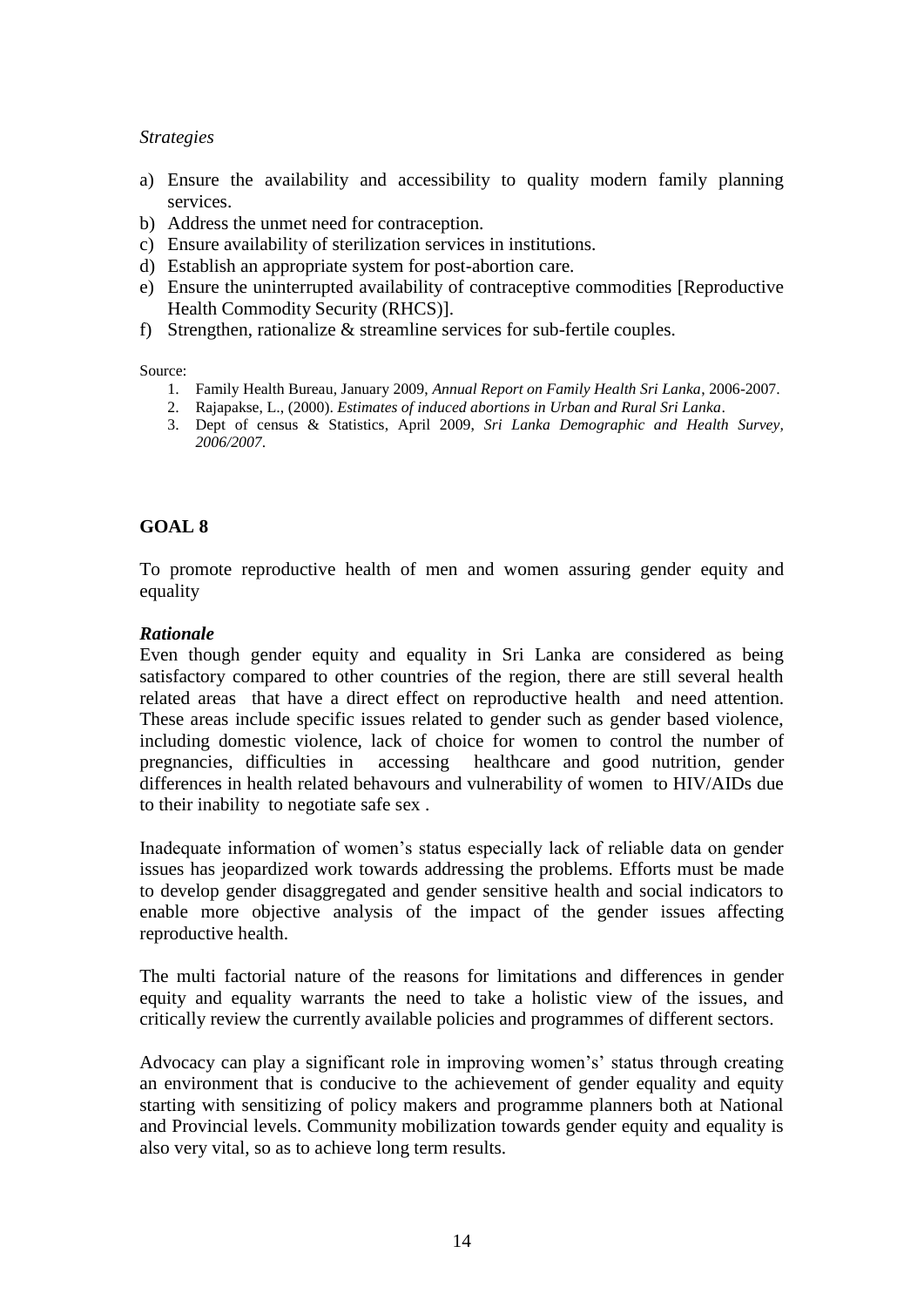The traditional family set up in which mothers are the caregivers and fathers remain the income earners need to change and fathers being encouraged to play a greater role in childcare. The recent policy of allowing the husband to be with his wife at time of delivery is a positive step towards a father friendly MCH service that encourages strong relationships and a spirit of sharing.

#### Strategies

- (a) Address gender issues related to reproductive health.
- (b) Ensure an effective response from preventive and curative health sector for prevention and management of gender based violence issues.
- (c) Incorporate sex disaggregated data in to the data management system, so as to ensure gender equity and equality in reproductive health services.
- (d) Promote compilation and appropriate management of data related to gender based violence within the health sector.
- (e) Strengthen partnership within the resource network who is actively involved towards the prevention and management of gender based violence.
- (f) Promote and enhance male participation in reproductive health care.
- a) Empower men and women to promote community mobilization towards prevention and management of gender based violence.

## **GOAL 9**

Ensure that National, Provincial, District and Divisional level managers are responsive and accountable for provision of high quality MCH services.

#### *Rationale*

Maternal and Child Health services continue to face many challenges from country's health sector reforms. One such major reform has been in devolution of powers and functions to the provinces through the  $13<sup>th</sup>$  Amendment to Sri Lanka Constitution, in 1987. This has caused changes in implementation of MCH services at sub national levels. Thus functions related to MCH at provincial levels needed to be reviewed, re defined and realigned to produce more effective services.

The success of any health program depends on the commitment of the managers running the programme. In the case of MCH services the responsibility of implementing a quality MCH programme falls on the Provincial Directors, Regional Directors of Health services, Hospital Directors, Medical officers MCH and Medical officers of Health. An appropriate mechanism to make these managers at different levels to be more accountable for MCH service provision has to be instituted. Steps need also to be taken to build commitment and advocacy skills among MCH programme managers.

The managers at various levels should also be committed to strengthening of institutional capacity for delivery of quality MCH care that includes improving capacities of its human resources. The health teams who undertake the varied programmes in MCH should be of appropriate numbers, with the correct skill mix. The diversity of the activities related to the MCH programmes and the technical advances that have been made in recent times, demand greater specialization amongst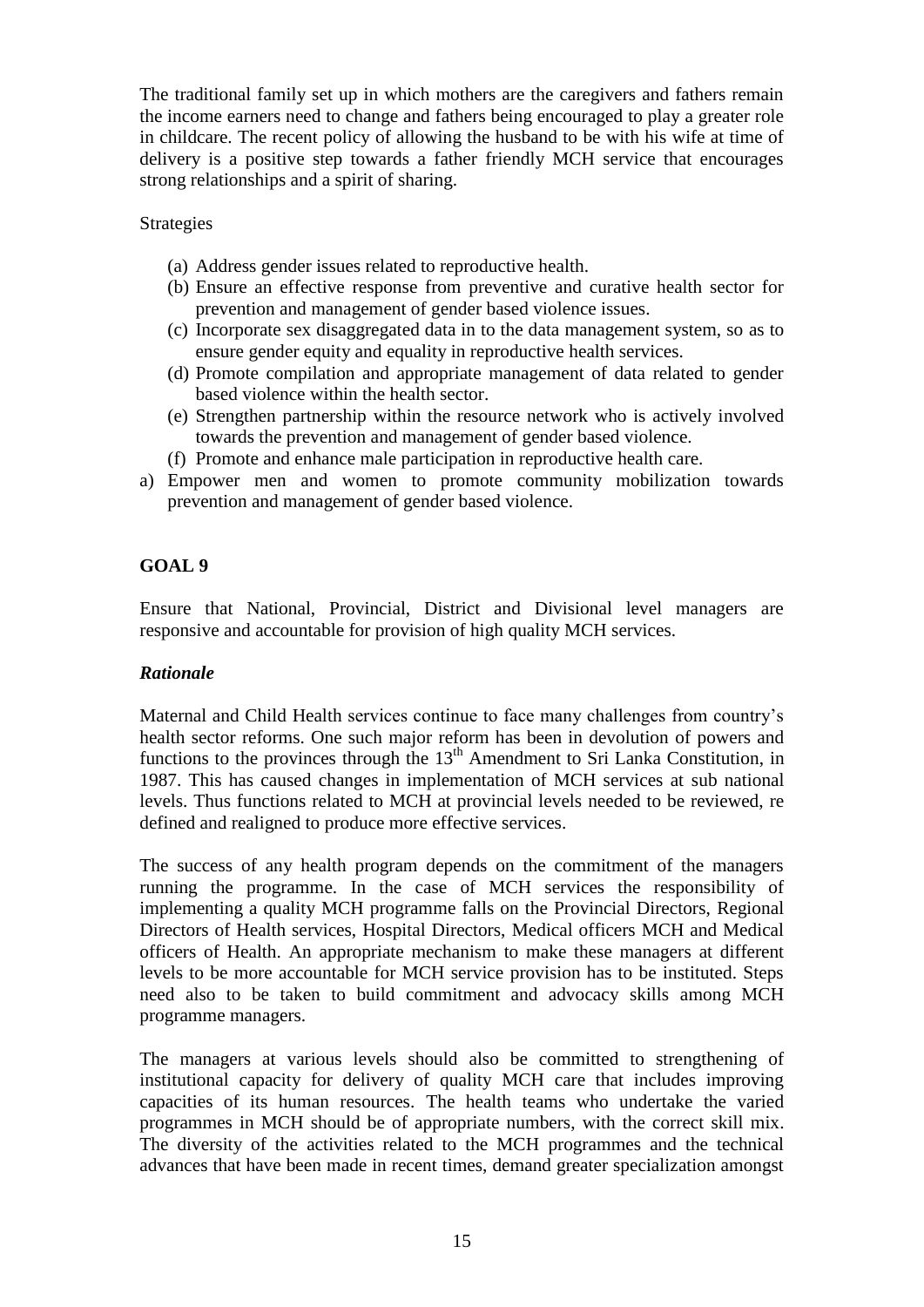the health teams and therefore, education, training and the development of the correct skill mix is of crucial importance.

It is imperative that the health personnel involved in MCG programme are constantly provided with the opportunities needed to update their knowledge and skills through continuing education and other methods. The continuing education and professional development, as and when appropriate, has to be linked to career advancement opportunities for the staff.

The on going collaboration with professional bodies, development partners such as WHO, UNICEF, UNFPA and NGOs and other sectors such as education, social services, child probation has to be strengthened to take advantage of their underused resources as well as to mobilize additional resources for the programme.

Family Health Bureau with its team of experts would enhance its leadership role in improving MCH knowledge and practice. This should be supported by effective use of data and field training that need to be continuously monitored and improved upon. *Strategies*

- a) Ensure accountability and committed leadership to provide quality MCH services.
- b) Strengthen institutional capacity at National, Provincial, District and divisional levels to deliver quality MCH services.
- c) Ensure the availability of adequate resources and equitable distribution for quality MCH services.
- d) Ensure adherence to national policies, guidelines and practices to improve systems and services at all levels.
- e) Ensure collaboration and partnership with professional bodies and relevant stakeholders.
- f) Strengthen the FHB as the Centre for Excellence to provide national leadership in Maternal and Child Health.

### **GOAL 10**

Ensure effective monitoring and evaluation of MCH programme that would generate quality information to support decision making.

### *Rationale*

The Health Management Information System (HMIS) for MCH/FP is the responsibility of the Family Health Bureau and is managed by its Research and Evaluation Unit. Its aim is to generate quality MCH information and to also help MCH personnel at the National, Provincial and local levels to improve their capacity to collect, analyze, and use data for planning and for evidence based decision making.

The data gathered and the information generated has grown both in capacity and content. Commencing with data pertaining to family planning of both Government and NGO sectors, the system has expanded to take in MCH data, maternal mortality data, school health and WWC services.

However the HMIS of MCH programme needs to be reviewed to capture information on the critical needs inhibiting the progress. Among the challenges are the irregularities in quality and flow of data, issues on standardization of criteria and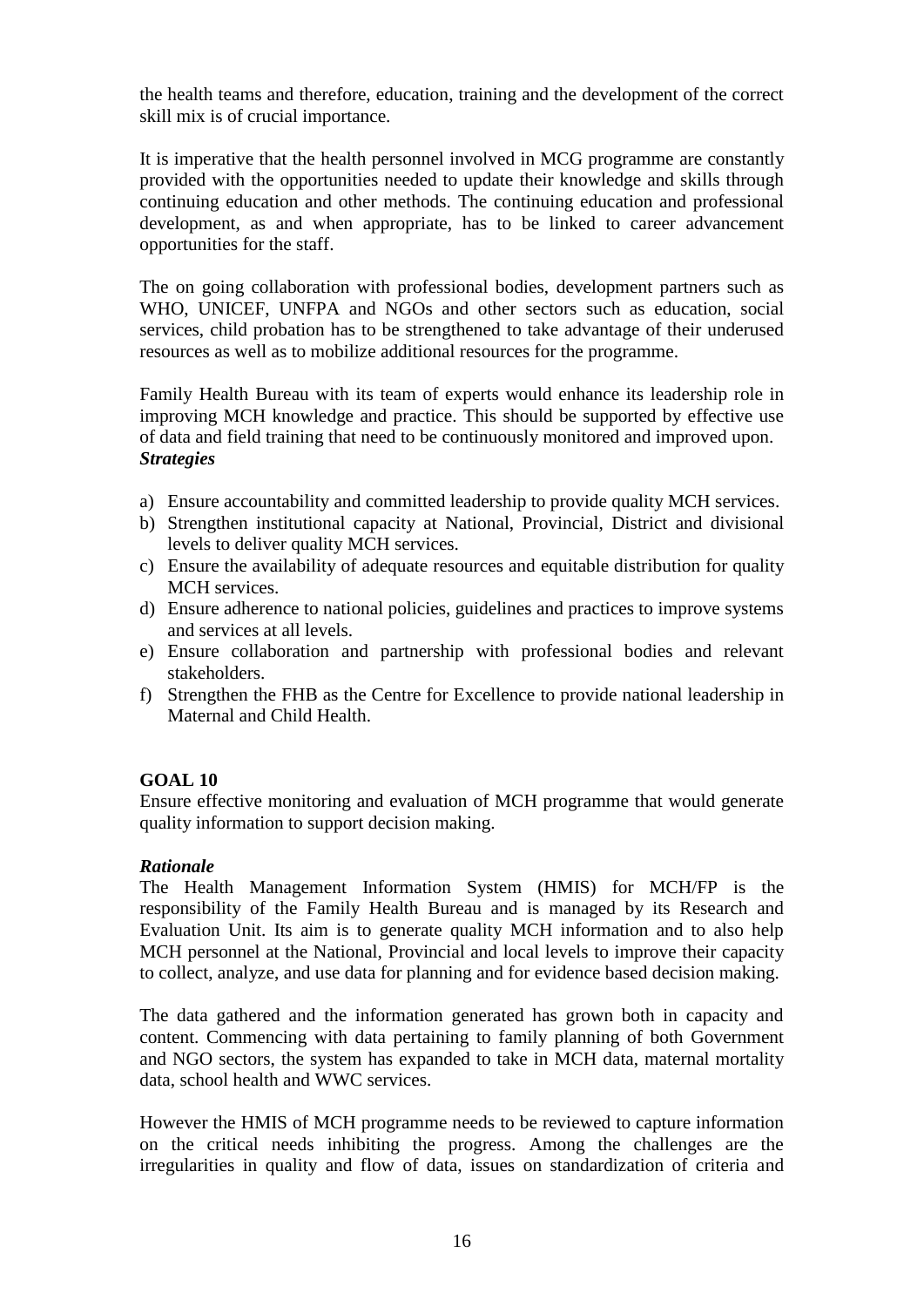delays in collection of data, inadequate feedback and use of information at various levels.

The bulk of the data received is generated at PHC level, through the public health midwives (PHM) and the Medical Officers of Health (MOH). The data collated through this system is analyzed and used at all levels, namely Divisional (MOH), Regional (RDHS), Provincial (PDHS) and National (FHB).

Both quantitative and qualitative indicators are available and health staff at all levels has been trained in the analysis and interpretation of data. The information is used for improving program performance and management. However, the utilization of data is poor and needs to be strengthened at each level. A feedback is provided by the FHB to all concerned, with data analyzed and relevant information/ observations, for use by service providers and managers. The FHB also closely monitors the development of the EOC and newborn care facilities which have a major bearing on efforts to reduce morbidity and mortality.

Reporting of data from the medical care/curative services, obtained through the hospital network is reported directly to the medical statistical unit of the Ministry of Health. The quality and completeness of the data reported from hospitals is however a matter for concern and warrants early attention.

#### *Strategies*

- a) Strengthen the Health Management Information System on MCH
- b) Reinforce planning, monitoring and evaluation of MCH program
- c) Establish a network for MCH information sharing among relevant stakeholders.

### **GOAL 11**

Promote research for policy and practice in MCH.

### *Rationale*

Research should function as the "brain" of the MCH services, to enable it to respond effectively to identify the problems, respond to them and evaluate the quality of service/program delivery. MCH being an area of work with considerable behavioral and socio-economic implications, the local knowledge needed for successful program implementation has necessarily to be derived by undertaking national and local level investigations and studies. The decision-making in policy areas as well as in program areas also has to be as best as possible evidence–based.

Among the strategic areas for research that could be considered are those directed at MCH systems of care and services to underserved populations, changing roles and functions of MCH staff from the demographic and epidemiological transitions, on quality of MCH care both at hospital and in the community and on promotion of health of mother and healthy development of the child.

Some of the essential functions that form the core of a research system for MCH include capacity development, for both the demand and supply sides of research,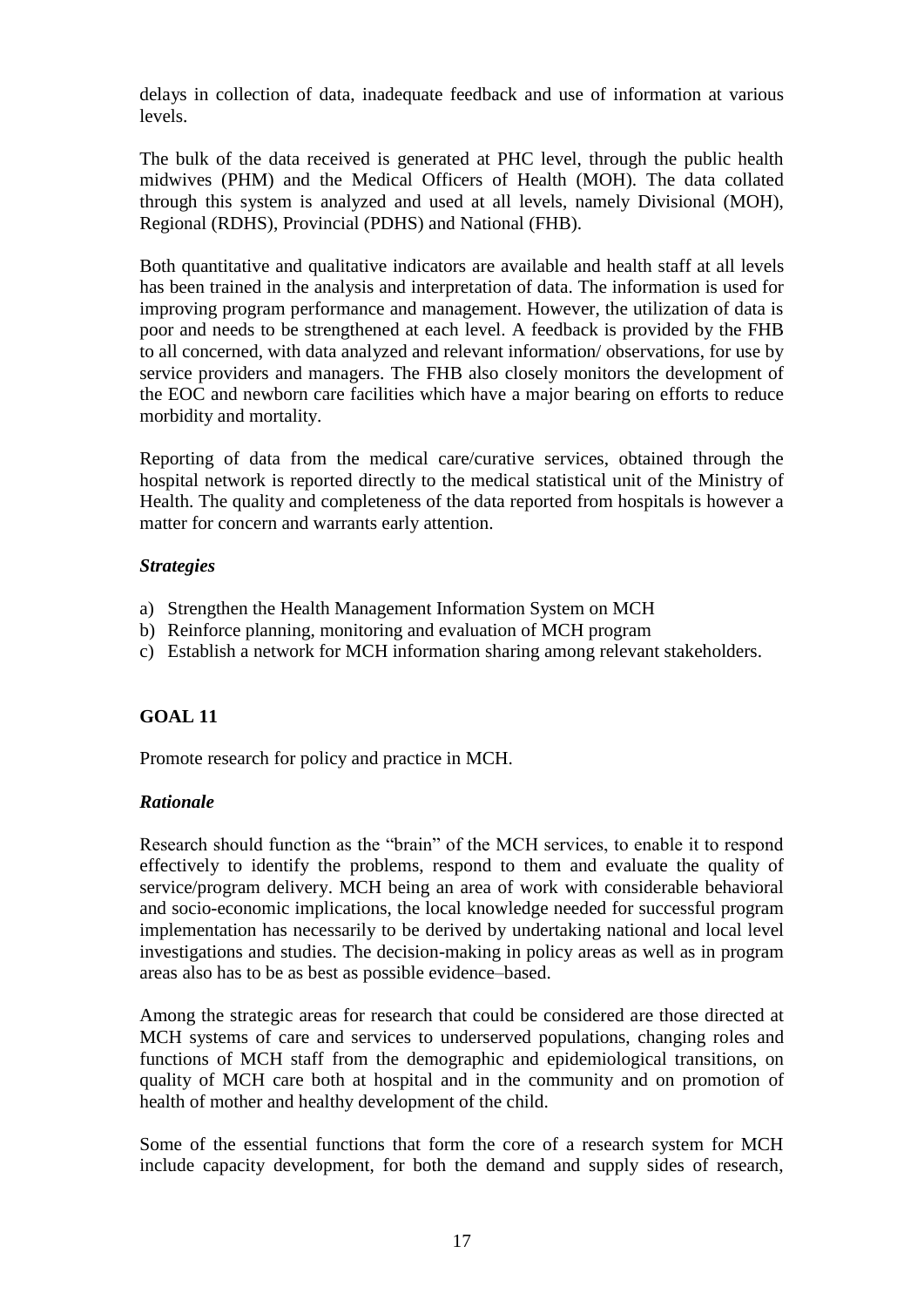knowledge generation which helps in improving the knowledge base to act as well as to improve management, the actual utilization and management of knowledge for MCH service improvement and the mobilization of resources for MCH research.

Strengthening the linkages and functioning of existing and potential networks of institutions and individuals, both in-country and outside, is another way of promoting MCH research through such networks. Building partnerships with other research communities will help to get new insights and resources to support innovative research. There is also a need to establish a continuous process for the promotion and clarification of strategic issues for MCH research and health policies related to MCH.

### *Strategies*

- a) Generate the evidence base needed for policy formulation and practices in relation to MCH.
- b) Establish a collaborative mechanism for MCH research development

## **GOAL 12**

Ensure sustainable conducive behaviours among individuals, families and communities to promote Maternal and Child Health.

#### *Rationale*

Improvement of Maternal and Child Health of the communities requires that healthy attitudes and behaviours are sustained and nurtured continuously. Maintaining current good behaviours conducive to Maternal and Child Health, cultivating desirable behaviour practices that are weak and improving practices that need strengthening are required. Good Behaviour Change Communication (BCC) strategies are needed to accomplish this. BCC strategies need to be strengthened with the participation of relevant health personnel and experts in behavioural sciences, with the guidance of MCH experts. Communities themselves need to be empowered and mobilized to sustain healthy behaviours among themselves and by themselves.

The support of other sectors including civil societies is also essential to meet this goal, as health cannot be compartmentalized and separated from other sectors required for the development and well-being of women and children. The support of the sectors of education (to improve and reinforce health conducive behaviour) and agriculture (for food security and economic development) is essential. Thus, BCC programmes and interventions need to be conducted in co-ordination with these and other sectors. Mass media support is also a great boon to sustaining and improving desired behaviours at grass root level. It has been seen that mass media plays a significant role in influencing the knowledge and practices of the general public. Thus, BCC programmes in support of MCH would be greatly enhanced by working together with the mass media and providing regular updates on health promoting behaviors and practices to the media.

#### *Strategies*

a) Strengthen BCC interventions to improve the MCH programme